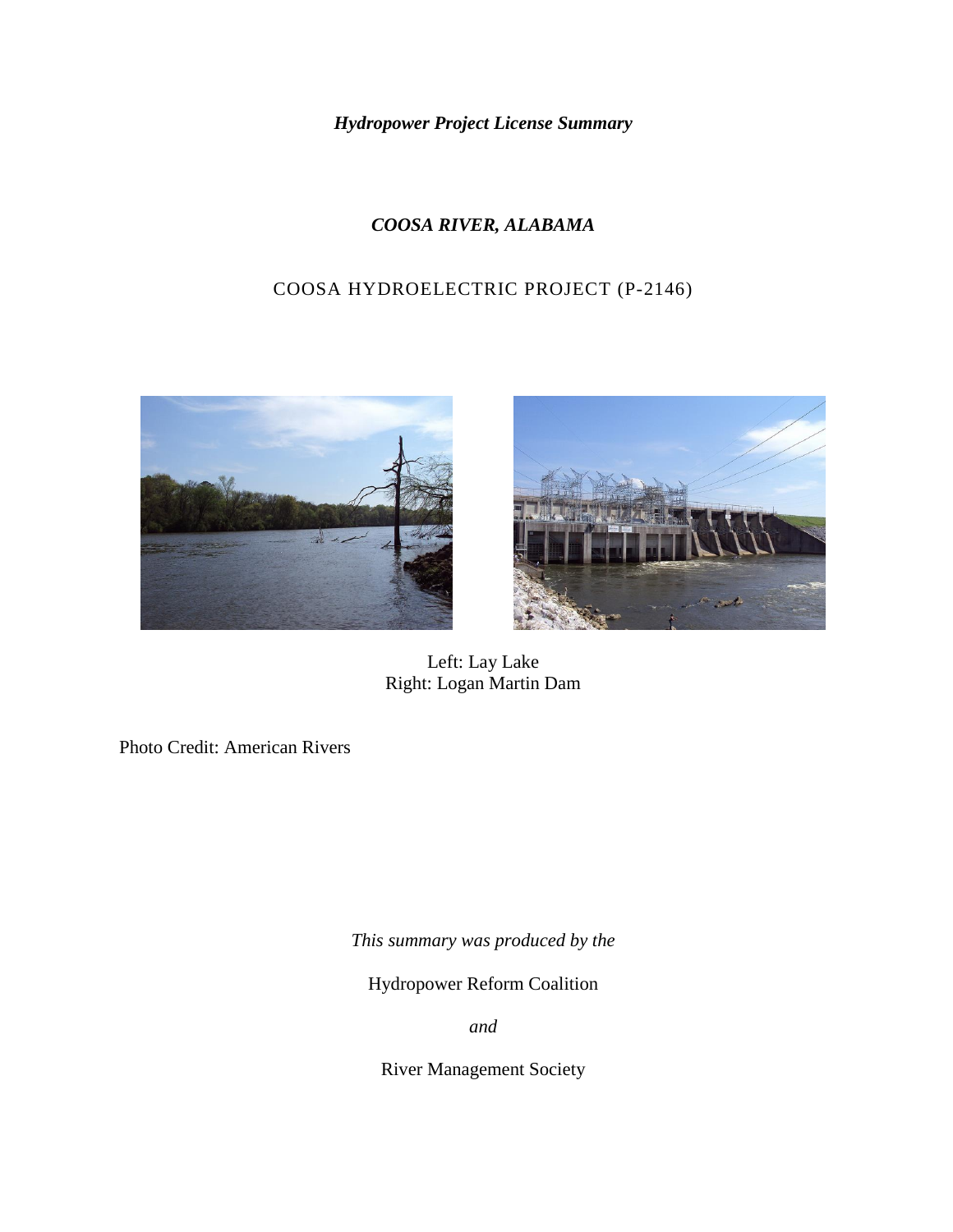### *COOSA RIVER, ALABAMA* COOSA HYDROELECTRIC PROJECT (P-2146)

### *DESCRIPTION:*

The Coosa River projects encompass the following seven developments:

- Weiss, H. Neely Henry (Neely Henry), Logan Martin, Lay, and Bouldin developments (previously Coosa River projects)
- Mitchell (previously Mitchell dam project, P-82), and
- Jordan (previously Jordan dam project, P-618).

The Coosa River Basin drainage encompasses about 10,161 square miles in Alabama, Georgia, and Tennessee. The Coosa River begins at the confluence of the Oostanaula and Etowah rivers in northwest Georgia, and flows 267 miles in a southerly direction to its confluence with the Tallapoosa River, forming the Alabama River.

The Coosa River Basin supports rich and diverse assemblages of aquatic species, with 147 species of fish. Additionally, it supports the most diverse collection of freshwater mollusks in the world.

## **A. SUMMARY**

- 1. License application filed: July 28, 2005
- 2. License Issued: June 20, 2013
- 3. License expiration: May 31, 2043
- 4. Capacity: 960.9 MW
- 5. Waterway: Coosa River
- 6. Counties: Cherokee, Etowah, Calhoun, St. Clair, Talladega, Shelby, Coosa, Chilton, and Elmore counties, Alabama, and Floyd County, Georgia.
- 7. Licensee: Alabama Power Company (APC)
- 8. Licensee Contact:

Barry Lovett - Project Manager - 205-257-4265

Mike Oakley - Public Relations/Communication Specialist - 205-257-4197

- 9. Project Website: [http://www.alabamapower.com/community/lakes/hydro/coosa](http://www.alabamapower.com/community/lakes/hydro/coosa-project/home.asp)[project/home.asp](http://www.alabamapower.com/community/lakes/hydro/coosa-project/home.asp)
- 10. Project area: The Coosa River Project includes seven developments that occupy about 271.9 acres of federal lands administered by the U.S. Bureau of Land Management (BLM). The Coosa River Basin drainage encompasses about 10,161 square miles in Alabama, Georgia, and Tennessee. The Coosa River begins at the confluence of the Oostanaula and Etowah rivers near Rome, Georgia, and flows 267 miles in a southerly direction to its confluence with the Tallapoosa River.
- 11. Project Facilities: The Coosa River Project includes the following seven developments:
	- a. The Weiss development
		- located at river mile (RM) 226
		- provide seasonal storage for flood control and power during peak load periods
		- an approximately 1.5-mile-long diversion dam consisting of earthen east and west embankments
		- a 2.5-mile-long secondary dam including a powerhouse intake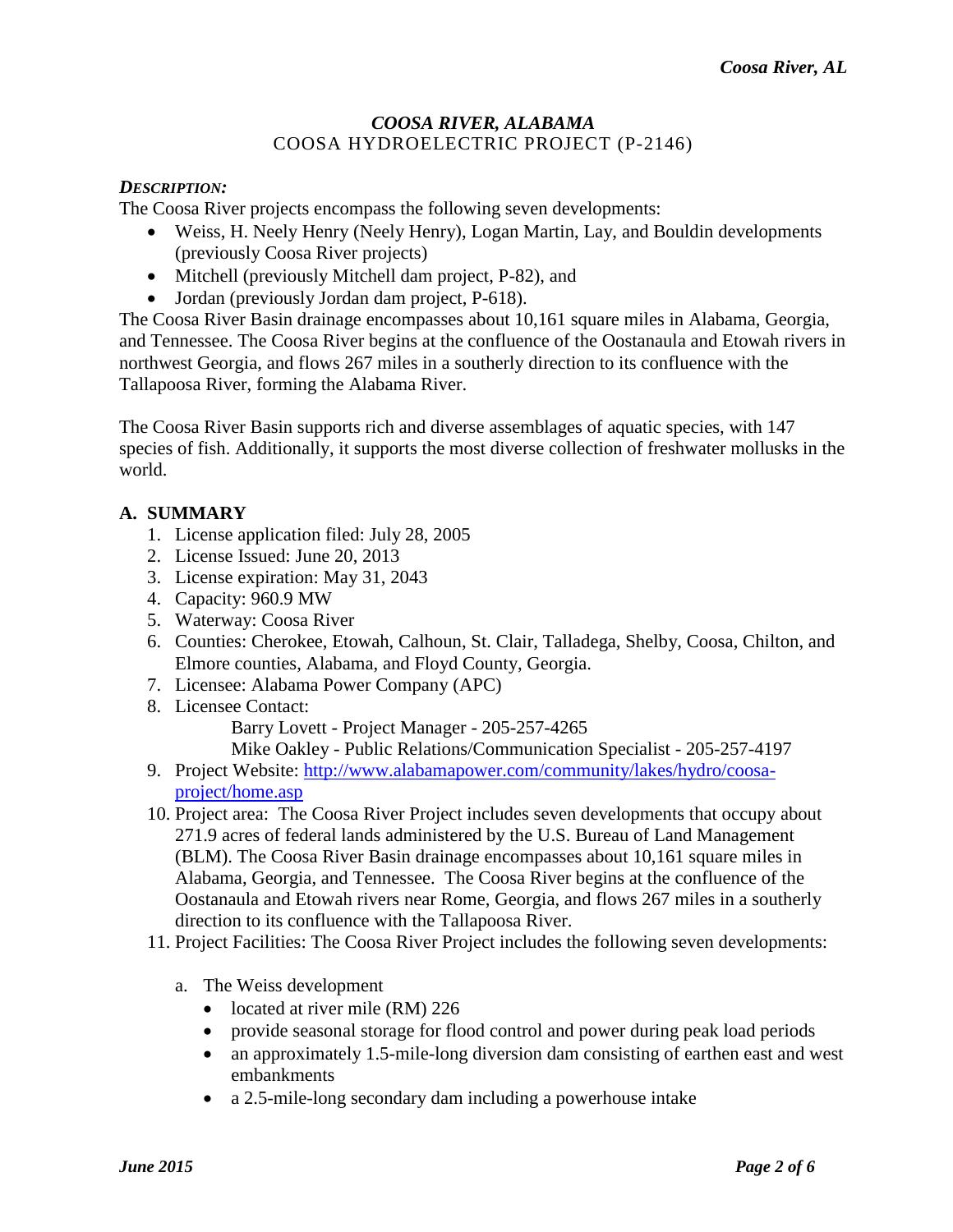- a 52-mile-long, 30,200-acre reservoir at normal pool elevation 564 feet mean sea level (msl)
- a powerhouse on the secondary dam with three generating units with a total rated capacity of 87.75 MW
- Additionally, a bypassed reach extends from the diversion dam to the outlet of the powerhouse tailrace channel on the Coosa River.
- The Weiss bypassed reach is the only stretch of river in the project area upstream of the Jordan dam that has a significant reach not subject to a backwater effect, is federally designated as critical habitat for eight species of mussels, and serves as habitat for 46 species of fish and 19 species of mussels, including one federally endangered and one threatened mussel species.
- b. Neel Henry Development
	- located at river mile (RM) 148
	- provide seasonal storage for flood control and power during peak load periods
	- an approximately 0.9-mile-long dam consisting of earthen east and west embankments and a powerhouse intake section
	- a 78-mile-long, 11,235-acre reservoir at normal pool elevation 508 feet
	- a powerhouse with three generating units with a total rated capacity of 72.9 MW
- c. Logan Martin Development
	- located at river mile (RM) 99.5
	- provide seasonal storage for flood control and power during peak load periods
	- an approximately 1.2-mile-long dam consisting of earthen east and west dikes and a concrete powerhouse intake section
	- a 48.5-mile-long, 15,263-acre reservoir at normal pool elevation 477 feet
	- a concrete powerhouse containing three generating units with a total rated capacity of 128.25 MW
- d. Lay Development
	- Located at river mile (RM) 51
	- Operated as run-of-river, with daily pool level change of 1 foot or less
	- an approximately 0.4-mile-long dam consisting of an earthen east embankment, concrete spillway with 26 gates, a concrete powerhouse intake section,
	- a 48.2-mile-long, 12,000-acre lake at normal pool elevation 396 feet
	- a powerhouse with six generating units with a total rated capacity of 177 MW
	- Alabama Power is in the process of upgrading turbine units 1 and 4 at this development, which will not affect the project's installed capacity but will increase generation.
- e. Mitchell Development
	- Located at river mile (RM) 38
	- Operated as run-of-river, with daily pool level change of 1 foot or less
	- an approximately 0.32-mile-long dam
	- a 14-mile-long, 5,850-acre lake at normal pool elevation 312 feet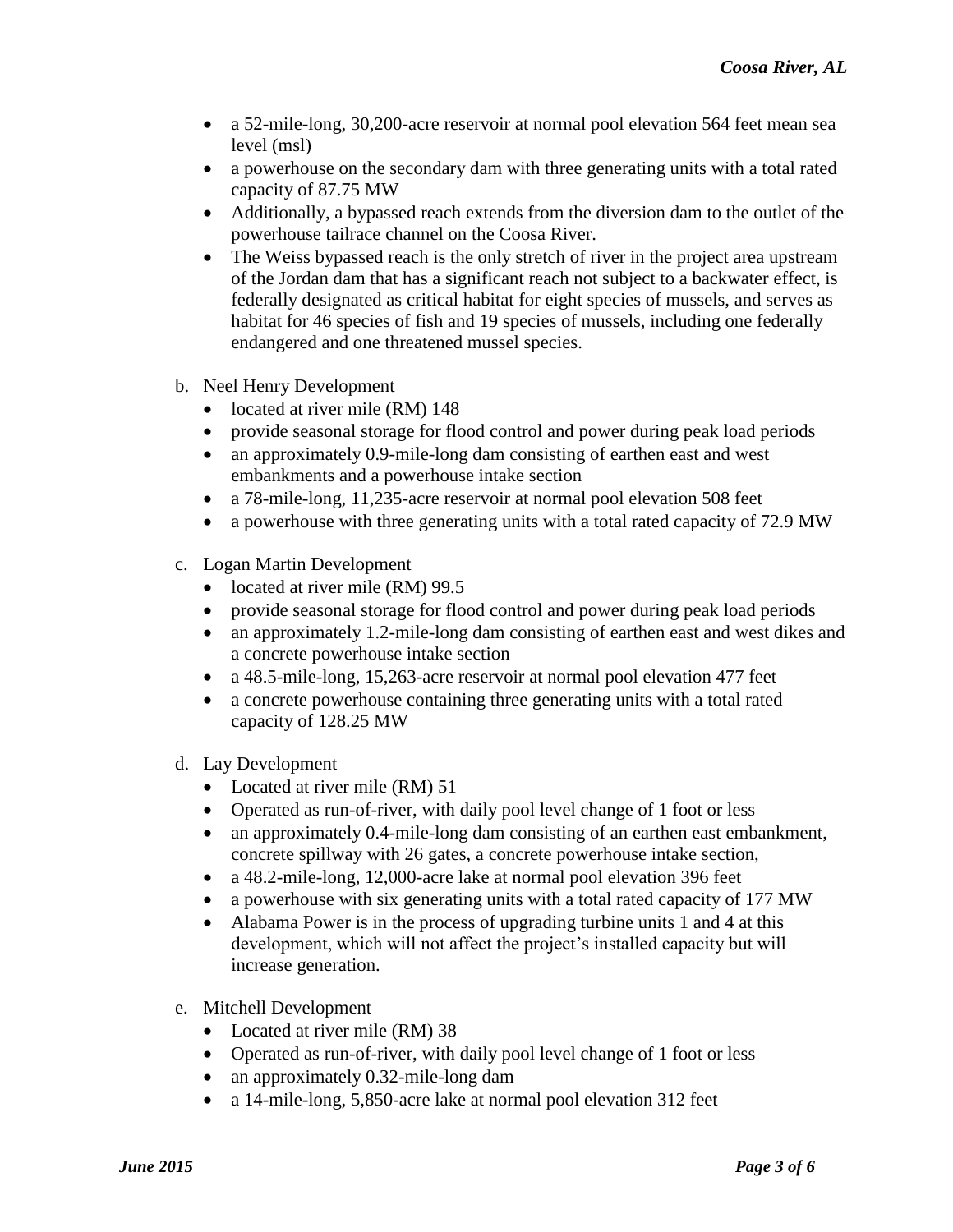- two powerhouses, integral with the dam, the first with one operating generating unit and three non-operating generating units, and the second with three generating units, for a total rated capacity of 170 MW
- f. Jordan Development
	- Located at river mile (RM) 18
	- Operated as run-of-river, with daily pool level change of 1 foot or less
	- an approximately 0.35-mile-long dam
	- an 18-mile-long, 5,880-acre lake at normal pool elevation 252 feet
	- a concrete powerhouse with four generating units with a total rated capacity of 100 MW
- g. Bouldin Development
	- Located at river mile (RM) 18
	- Operated as run-of-river, with daily pool level change of 1 foot or less
	- located on a power canal adjacent to a bypassed section of the Coosa River. The power canal intake is located on Jordan Lake, about 1 mile upstream of Jordan dam, and the tailrace canal empties into the Coosa River downstream of Jordan dam
	- a 3-mile-long power canal and forebay lake, for a total of 920 acres at normal pool elevation 252 feet
	- an approximately 1.8-mile-long forebay dam
	- a concrete powerhouse with three generating units with a total rated capacity of 225 MW

# **B. IMPORTANT PROVISIONS AND REQUIREMENTS IN LICENSE**

The license requires a number of measures to protect and enhance fish, wildlife, recreation, cultural, and aesthetic resources at the project.

### **1. Water Level Management** [Reference: License Article 401]

Articles 401a to 401g of the license provide guidance and requirements for management of lake levels. There are specific rule curves for Weiss, Neel Henry and Logan Martin developments that specify the lake levels for flood control and during drought. The Lay Lake, Mitchell Lake, Jordan Lake and Bouldin Lake also have requirements regarding lake level. Details can be found in License Article 401, Page 100-106.

### **2. Flood Control** [Reference: License Article 402]

Three reservoirs- Weiss, Neel Henry and Logan Martin- are used for flood control purposes. The Army Corps of Engineers controls the operation of the Weiss reservoirs for flood control per the June 2004 Alabama-Coosa River Basin Reservoir Regulation Manual, Weiss Reservoir (Weiss Manual). Similarly, the Neel Henry and the Logan Martin reservoirs are operated under the measures specified in the January 1979 Alabama-Coosa River Basin Reservoir Regulation Manual, H. Neely Henry Reservoir (Neely Henry Manual) and the June 2004 Alabama-Coosa River Basin Reservoir Regulation Manual, Logan Martin (Logan Martin Manual) respectively.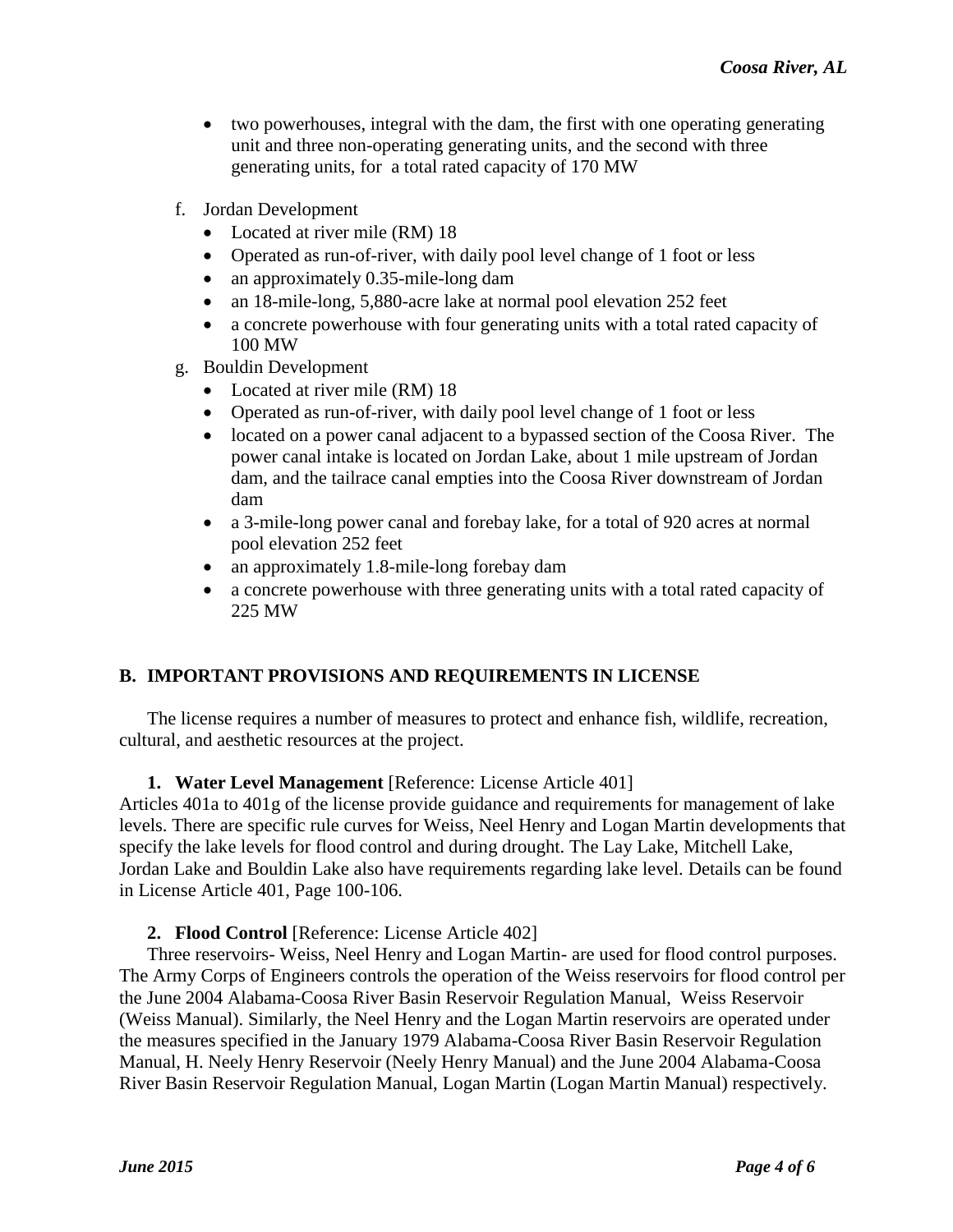The manuals contain detailed information on flood control operations, pre-flood evacuation procedures and other relevant information.

## **3. Drought Management** [Reference: License Article 403]

Drought management on the Coosa River is governed by the Coosa River portion of Alabama-ACT Drought Response Operations Proposal (ADROP), which provides a plan for managing the Coosa River operations during drought conditions of varying intensity. When drought indicators (rainfall and stream flow indicators) reach specified intensity levels, the Coosa River Project shall be operated to provide the specified monthly minimum flow releases from the Jordan dam.

### **4. Minimum Flows** [Reference: License Article 405]

APC is required to provide the following minimum flows from Jordan dam to protect the federally listed tulotoma snail and to maintain adequate flows for recreation.

| <b>Dates</b>       | <b>Flow Specifications</b>                                         |
|--------------------|--------------------------------------------------------------------|
| April 1 to May 31  | 4000 cfs continuous base flow from 3 pm to 9 am                    |
|                    | 8000 cfs pulse flow from 9 am to 3 pm                              |
| June 1 to June 15  | reduce the continuous 4,000-cfs base flow at a rate of 66.7 cfs    |
|                    | per day, and the daily 8,000-cfs pulse flow at a rate of 133.3 cfs |
|                    | per day.                                                           |
| June 16 to June 30 | APC may cease release of the daily pulse flow but shall            |
|                    | continue to release the continuous base flow, reducing it at a     |
|                    | rate of 66.7 cfs per day.                                          |
| July 1 to March 31 | the licensee shall release a continuous minimum base flow of       |
|                    | 2,000 cfs, regardless of inflow.                                   |

The license requires APC to release specific amounts of water for recreation purposes during the weekends from June 16 to October 31, during the Memorial and Labor Day weekends and on July  $4<sup>th</sup>$ . The flow requirements vary and are specified in the license article 405 on pages 109 and 110 of the license.

**5. Dissolved Oxygen** [Reference: License Article 407 and Water Quality Certificate Conditions (Appendix A of the License)]

The license requires APC to Dissolved Oxygen (DO) Enhancement Plan for the Coosa River Project by November 2013 to maintain DO level in the Weiss bypassed reach of the river, the tailrace and the tailwaters of Weiss, Neely Henry, Logan Martin, Lay, Mitchell, Jordan, and Bouldin at no less than 4.9 mg/L at all times. APC is required to consult Alabama Department of Environmental Management, the Alabama Department of Conservation and Natural Resources, and the U.S. Fish and Wildlife Service during the preparation of the plan.

# **6. Fish Habitat** [Reference: License Article 411]

The license requires APC to develop and submit a Fish Habitat Enhancement Plan in consultation with AL Dept. of Conservation and Natural Resources and US Fish and Wildlife Service within 4 months of license issuance. The plan shall include, but not be limited to: